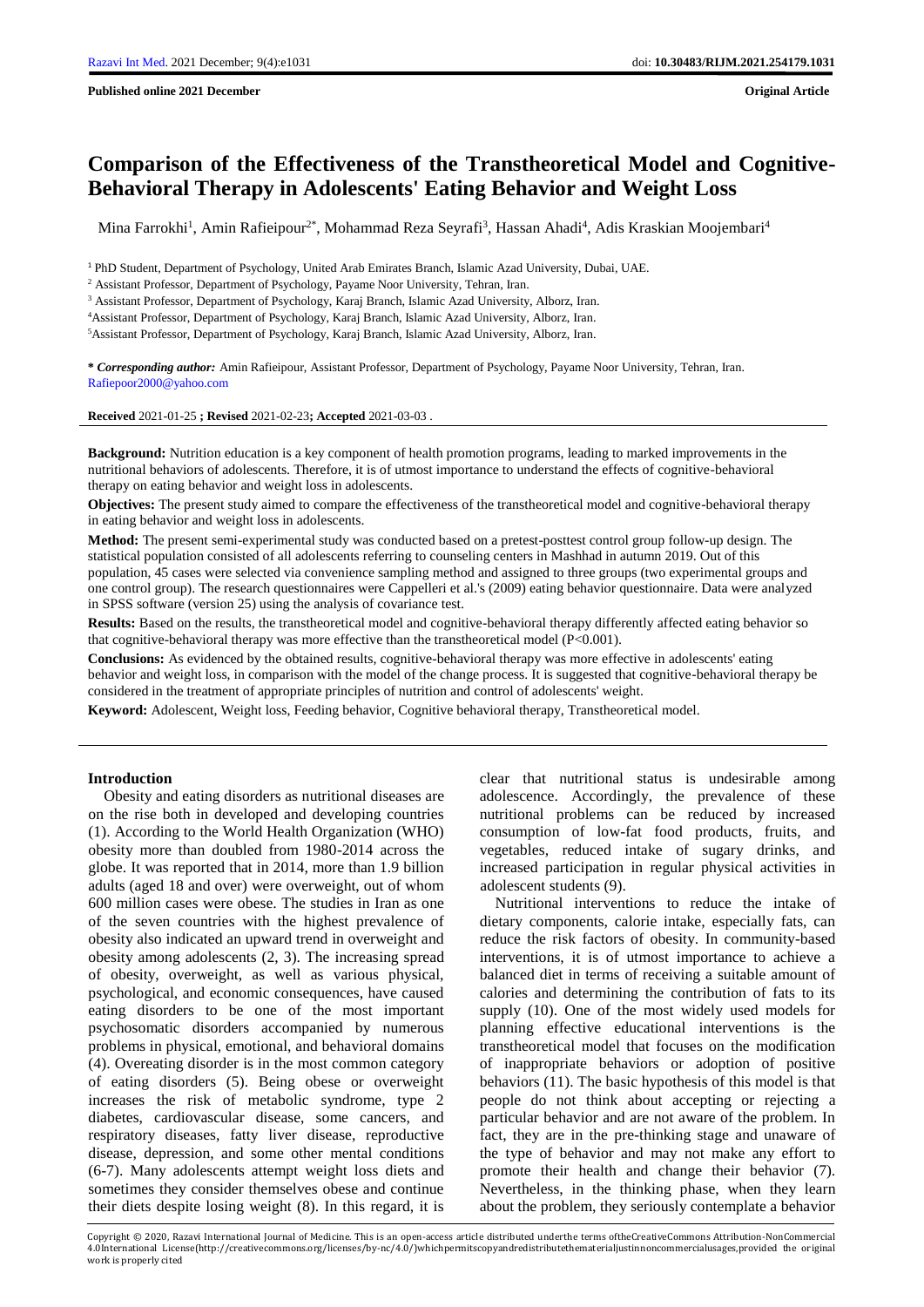change in the next few months. The next default is that people are ready to make changes and plan to achieve behavioral goals. Moreover, during this planning, they collect information about the subject and precisely organize the information (readiness). This requires continued modification in behavior that started months ago (implementation). At this stage, if the educational intervention is performed correctly, the target behavior actually changes; nonetheless, this change of behavior does not remain completely constant, and ultimately, some efforts are made to stabilize the change made (maintenance). In addition, Prochaska proposed cognitive and behavioral processes for a transition from the stages of change. Cognitive processes are important for the recognition and prediction of progress in the early stages of change and emphasize on emotional aspects of values and cognitions related to behavior. Self-efficacy and decision-making balance have been added to the transtheoretical model in the form of a mediator of transition from cognitive and behavioral processes (13). Some interventions which were in accordance with the stages of readiness for change were more effective than other theory-based interventions. In the field of nutrition education, different studies referred to the effectiveness of education based on the transtheoretical model on nutritional behaviors of different population groups (14).

 Furthermore, one of the research-based approaches is behavior change therapy in which people should learn new ways of thinking (15). Accordingly, this treatment covers a range of diet therapy, exercise, and psychological interventions (such as behavioral therapy, cognitive therapy, and metacognitive therapy) (16). Although overweight and obese people typically only undergo nutritional treatments, the conducted studies demonstrated that diet therapy alone is not effective, and people regain their previous weight in the long run (17). Therefore, cognitive-behavioral therapy has gained significant success in weight loss, as compared to other programs (18). The results of related research pointed out that in a group that used cognitive therapy approaches for weight loss, more weight-related adaptive cognitions were made available to patients, compared to non-cognitive therapeutic approaches; therefore, weight loss was relatively better. Multiple studies have assessed the positive effects of "transtheoretical model" and "cognitive-behavioral therapy" methods on many physical-behavioral components. Nonetheless, no research has been found to compare the effectiveness of implementing two methods of "transtheoretical model" and "cognitive-behavioral therapy" on eating behavior and weight loss.

# **Objectives**

The present study aimed to compare the effectiveness of the transtheoretical model and cognitive-behavioral therapy on eating behavior and weight loss in adolescents.

# **Methods**

The present semi-experimental study was conducted

based on a pretest-posttest control group follow-up design. The statistical population consisted of all adolescents referring to counseling centers (Arameshe Ravan and the Sahel) in Mashhad in autumn 2019. Out of this population, 45 cases were selected via convenience sampling method and assigned to three groups (Two experimental and one control group). The required sample size was calculated based on 0.40, 0.95, 0.80 test power, and 10% sample attrition for each group (19). It is noteworthy that the subjects were identified by receiving an inquiry from the counseling office about weight loss problems, Body mass index (BMI) above 25, and eating behavior. The inclusion criteria entailed the informed consent of subjects, BMI at the required level  $(>=25)$ , and the age range of 14-18 years based on a similar study (14). On the other hand, the exclusion criteria were as follows: the use of drugs affecting weight loss, receiving any other interventions, such as medication, focusing on weight loss and eating behavior, lack of experience in weight loss programs, and treatment of obesity. After determining the sample size, as well as the experimental and control groups, the questionnaires were distributed, implemented, and collected in three groups (pre-test). Thereafter, cognitive-behavioral therapy (eight two-hour sessions once a week) and model transgender therapy (eight 45 minute sessions once a week) were held in the first group. The control group did not receive any intervention. After two months of post-test, a follow-up was performed. The ethical considerations of the present study were as follows: 1- All subjects received written information about the research and participated in the research if they wished. 2. All participants were assured of the confidentiality of their responses. 3. To respect privacy, the participants' names and surnames were not registered.

The BMI (kg) per square meter was calculated. Weight was measured using a digital scale with a sensitivity of 100 g, and height was measured using an indispensable tape meter with an accuracy of 0.5 cm.

Three-Factor Eating Questionnaire: It is a 17-item self-report scale developed by Cappelleri et al. to assess eating behaviors (20). The questionnaire consists of three subscales of uncontrollable eating (9-1), such as "I'm always hungry, so it's hard for me to stop eating before I finish eating on a plate, cognitive restraint (10- 14), such as "I consciously stay behind in meals to avoid losing weight," emotional eating (15-17). The items are rated on a four-point Likert scale (1=definitely true), (2=true), (3=false), (4=definitely false), with a higher score indicating a higher level of eating behavior (20). The validity scores of the three-factor eating behavior questionnaire in correlation with other similar scales, such as the self-restraint scale and Dutch food behaviors questionnaire, were obtained at 0.74 and 0.98, respectively, which indicates the desired validity of the questionnaire (21). The internal consistency of each subscale ranges from 0.76-0.85 based on Cronbach's alpha, signifying the good validity of the questionnaire (20). The validity and reliability of the questionnaire in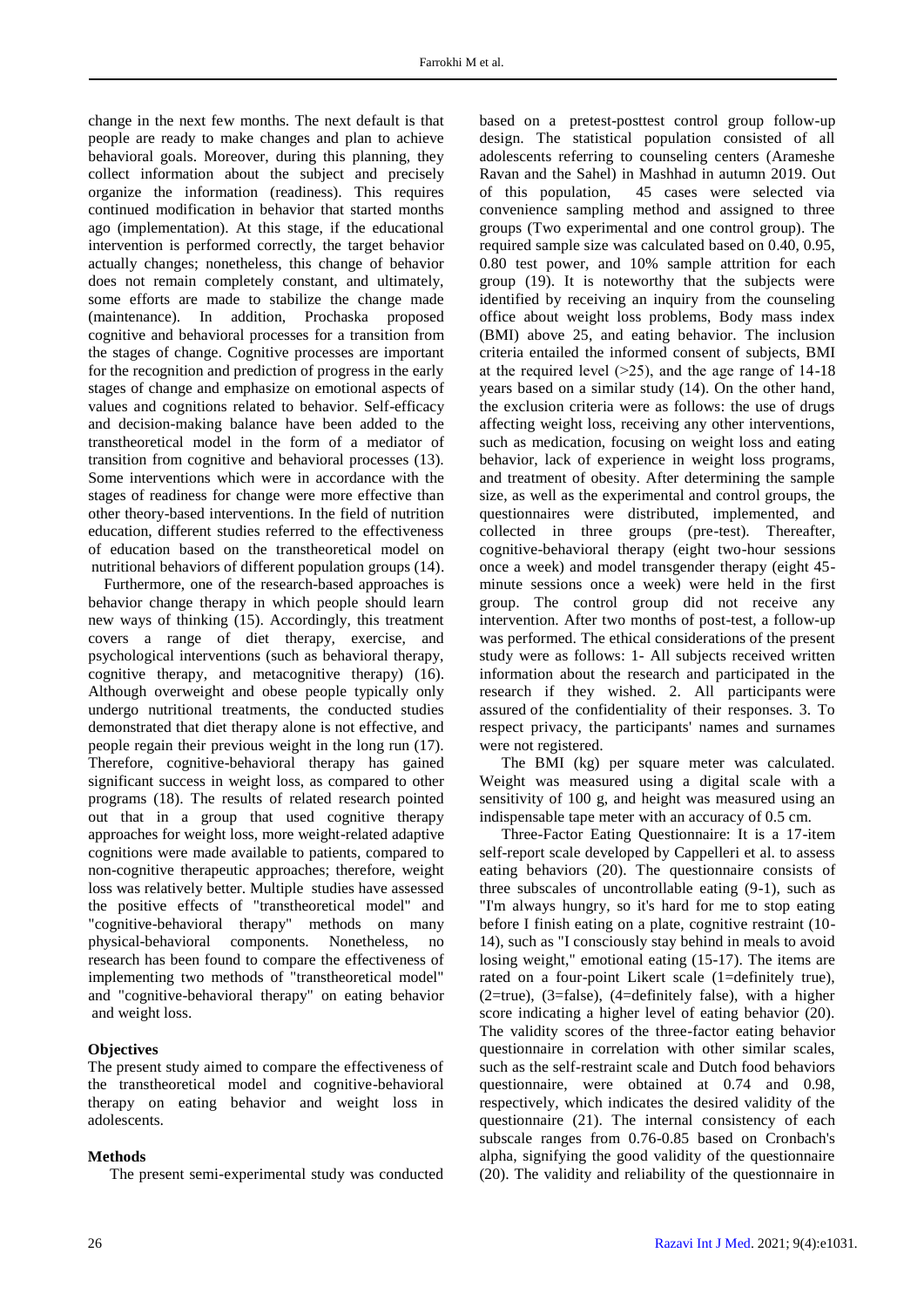Iran were assessed by Bidadian et al. Its validity was calculated at 0.42, 0.91, and 0.78 for each component of cognitive self-control, emotional eating, and untested eating, respectively, using the internal consistency

## **Educational Program**

The educational program was held in 8 sessions 2 hours a week. Before entering the research environment, the researcher obtained the necessary permissions from Dr. Fereshteh Tanhayi's counseling office. Thereafter, 45 cases were selected as the sample. The subjects received a pre-test of eating behavior questionnaire (20); subsequently, the experimental group was exposed to protocols for stages of change and cognitive behavioral therapy, while the control group did not receive any intervention. Following that, in the post-test stage, the questionnaire was administered to both the

#### **Results**

Based on the findings obtained from the demographic information of the subjects, the majority of the subjects (33.3%) aged 18 years, and the three groups were homogeneous in terms of age (0.849, 4.084). Moreover, the three groups were homogeneous in terms of BMI (F=0.615; 0.545). The highest mean score of BMI was related to the stages of change group (27.82). Thereafter, descriptive findings of the research variables were examined in post-test and pre-test. Accordingly, the mean and standard deviation of the scores of the subjects before and after the interventions and follow-up stage are presented in Table 1.

method (21). Weight measurements were performed in kilograms using a digital Seka scale from Germany with errors of less than 100 grams according to WHO protocol.

experimental and the control group. The informed consent was obtained from all subjects, and they were assured of the confidentiality of their responses. The protocol of change stages and the content of each session were in accordance with research objectives and inspired by the pattern of change stages as proposed by Prochaska et al. (22).

The data were analyzed in SPSS software (version 25) using descriptive statistics, including standard deviation, and inferential statistics, such as univariate analysis of covariance, paired t-test, and Bonferroni post hoc test.

| <b>Variable</b>   | <b>Experimental</b> | <b>Pre-test</b>  | <b>Post-test</b> | <b>Follow-up</b> |
|-------------------|---------------------|------------------|------------------|------------------|
| <b>Uncontroll</b> | Control             | $30.53 \pm 2.41$ | $31.27 \pm 1.66$ | $30.27 \pm 1.43$ |
| able eating       | <b>TTM</b>          | $30.33 \pm 3.06$ | $27.53 \pm 2.44$ | $26.07 \pm 2.08$ |
|                   | <b>CBT</b>          | $30.47 \pm 2.41$ | $24.40\pm2.16$   | $25.67 \pm 3.22$ |
| Cognitive         | Control             | $10.00 \pm 1.64$ | $9.13 \pm 1.35$  | $10.67 \pm 1.71$ |
| restraint         | <b>TTM</b>          | $10.67 \pm 1.79$ | $11.20 \pm 1.32$ | $11.73 \pm 1.16$ |
|                   | <b>CBT</b>          | $10.87 \pm 2.29$ | $13.40 \pm 1.12$ | 12.80±1.47       |
| <b>Emotional</b>  | Control             | $10.67 \pm 0.81$ | $9.73 \pm 1.22$  | $10.20 \pm 0.94$ |
| eating            | <b>TTM</b>          | $10.07 \pm 1.58$ | $8.00 \pm 1.30$  | $8.73 \pm 1.16$  |
|                   | <b>CBT</b>          | $10.27 \pm 1.22$ | $6.00 \pm 1.19$  | $6.60 \pm 1.35$  |
| Weight            | Control             | $68.73 \pm 3.88$ | $68.60\pm4.22$   | $68.73 \pm 3.91$ |
| Loss              | <b>TTM</b>          | $70.07 \pm 2.91$ | $67.53 \pm 2.66$ | $64.80 \pm 2.75$ |
|                   | <b>CBT</b>          | $69.20 \pm 1.85$ | $64.93 \pm 2.01$ | $62.07 \pm 1.98$ |

**Table 1.** Descriptive findings obtained from eating behavior and weight loss variable (standard deviation of ± mean)

CBT: Cognitive behavioral therapy TTM: Transtheoretical model

As illustrated in Table 1, in the pre-test, all three groups have the same mean scores of variables. The change in scores between the two groups of the model of

stages of change and cognitive behavioral therapy is significant; nonetheless, this change is not significant in the post-test of the control group. In addition, changing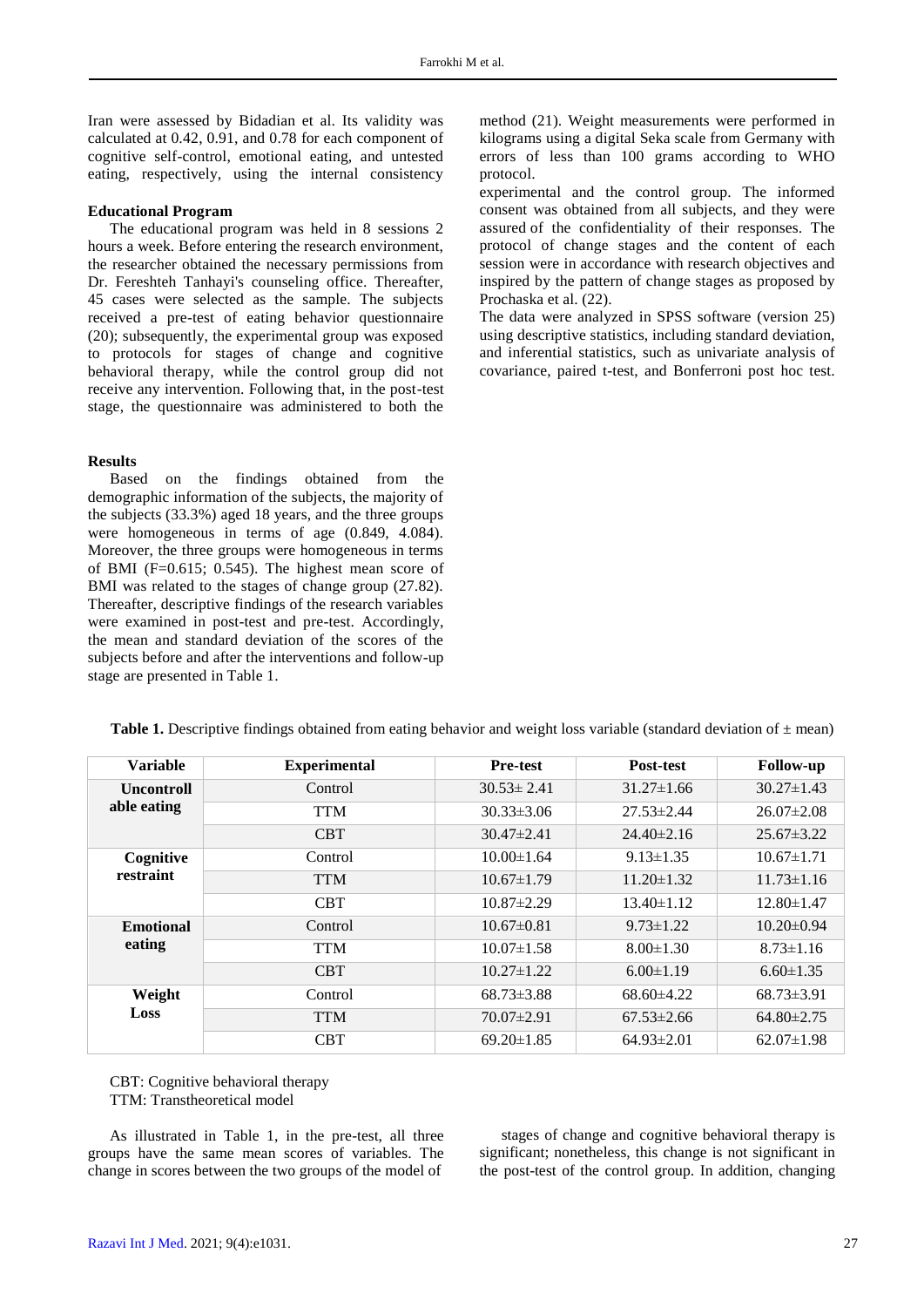the scores of untested eating indices, cognitive restraint, and emotional eating in the follow-up stage is not significant; however, the weight change in the follow-up stage is significant in the two groups of the model of stages of change and cognitive behavioral therapy. Thereafter, the inferential findings of this study were investigated. Shapiro-Wilks test was employed to test normality. The significance level of the Shapiro-Wilks test for indices is greater than 0.05; consequently, they have a normal distribution. Considering the normality of the indicators, the multivariate analysis of covariance (MANCOVA) was used to investigate the

research hypotheses. Before doing so, the assumption of variance homogeneity was used using Levene's test. Levene's F-test statistics were not significant for homogeneity of variances of variable error in untested eating (0.718), cognitive restraint (0.339), emotional eating (1.384), and weight loss (1.730). These findings demonstrate that the variance of errors of these variables is homogeneous in the groups.

| Table 2. Results of univariate analysis of covariance to compare the components of eating behavior and weight loss |
|--------------------------------------------------------------------------------------------------------------------|
| among the three groups                                                                                             |

| <b>Variable</b>    | Component                | <b>SS</b> | df             | <b>MS</b> | $\mathbf F$ | <b>P</b> - | E                     |
|--------------------|--------------------------|-----------|----------------|-----------|-------------|------------|-----------------------|
|                    |                          |           |                |           |             | value      | ta                    |
| Eating<br>behavior | Uncontrollable<br>eating | 316.63    | 2              | 158.32    | 33.69       | 0.001      | $\Omega$<br>.63       |
|                    | Cognitive restraint      | 134.55    | $\overline{2}$ | 67.28     | 41.74       | 0.001      | $\overline{0}$<br>.68 |
|                    | <b>Emotional eating</b>  | 95.91     | $\overline{2}$ | 47.95     | 33.13       | 0.001      | $\overline{0}$<br>.62 |
| Weight<br>Loss     | Fixed value              | 0.47      | 1              | 0.47      | 0.73        | 0.39       | $\overline{0}$<br>.01 |
|                    | Pre-test                 | 379.68    | $\mathbf{1}$   | 379.68    | 589.98      | 0.001      | $\overline{0}$<br>.93 |
|                    | Intervention             | 128.48    | 2              | 64.24     | 99.77       | 0.001      | $\Omega$<br>.83       |
|                    | Error                    | 26.39     | 41             | 0.64      |             |            |                       |
|                    | Total                    | 202652    | 45             |           |             |            |                       |

According to the results of covariance analysis displayed in Table 2, the significance level of the test for all three components of eating behavior and weight loss was less than 0.05. Therefore, at the confidence level, 95% assumed equality of post-test scores of unceded eating components  $(F=33.699, P\leq 0.05)$ , cognitive restraint (P $\leq$ 0.05, 4.742). F=1), emotional eating (F=33.131, P≤0.05), and weight loss (F=99.773, P≤0.05) were not confirmed among the three groups. Therefore, it can be stated that there was a significant difference among the three groups in post-test scores of eating behavior and weight.

| <b>Table 3.</b> Comparison of mean scores of eating behavior in three groups: transtheoretical model and cognitive- |  |                                                           |  |  |  |  |
|---------------------------------------------------------------------------------------------------------------------|--|-----------------------------------------------------------|--|--|--|--|
|                                                                                                                     |  | behavioral therapy and control group with Bonferroni test |  |  |  |  |

| <b>Variable</b>                 | Group (i)   | Group (j) | Mean<br><b>Difference</b><br>$(I-J)$ | <b>Standar</b><br>d Error | P     |         | 95%<br>confidence<br>interval |
|---------------------------------|-------------|-----------|--------------------------------------|---------------------------|-------|---------|-------------------------------|
|                                 |             |           |                                      |                           |       | Low     | Upper                         |
| <b>Uncontrollable</b><br>eating | Control (i) | TTM (i)   | 3.54                                 | 0.82                      | 0.001 | 1.49    | 5.59                          |
|                                 | Control (i) | CBT(j)    | 6.70                                 | 0.81                      | 0.001 | 4.66    | 8.74                          |
|                                 | TTM (i)     | CBT(i)    | 3.16                                 | 0.79                      | 0.001 | 1.17    | 5.14                          |
| Cognitive<br>restraint          | Control (i) | TTM (i)   | $-2.19$                              | 0.48                      | 0.001 | $-3.39$ | $-0.99$                       |
|                                 | Control (i) | CBT(j)    | $-4.36$                              | 0.47                      | 0.001 | $-5.56$ | $-3.17$                       |
|                                 | TTM (i)     | CBT(i)    | $-2.17$                              | 0.46                      | 0.001 | $-3.33$ | $-1.01$                       |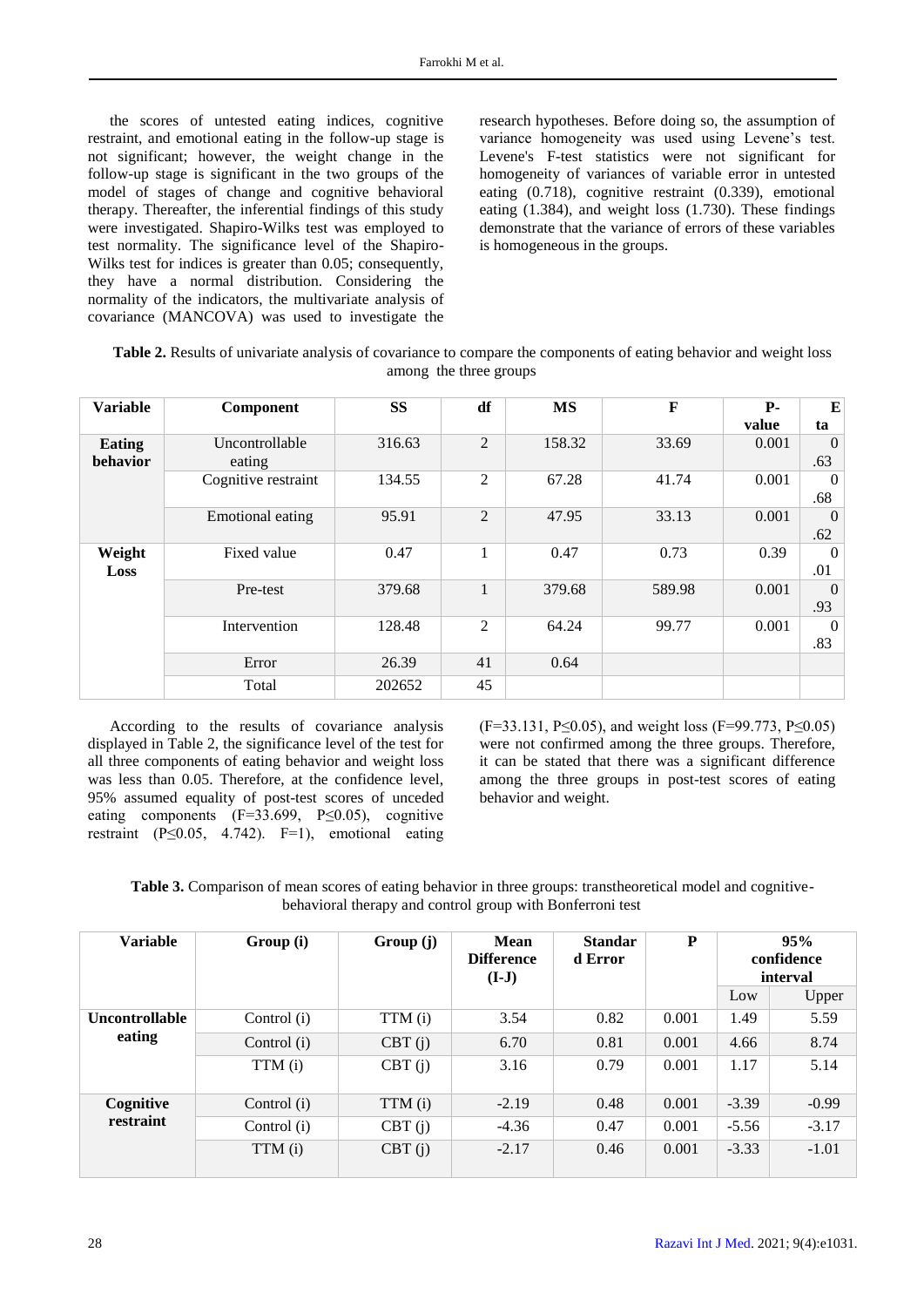| <b>Emotional</b><br>eating | Control (i) | TTM (i) | 1.65 | 0.45 | 0.002 | 0.51 | 2.79 |
|----------------------------|-------------|---------|------|------|-------|------|------|
|                            | Control (i) | CBT(j)  | 3.67 | 0.45 | 0.001 | 2.53 | 4.80 |
|                            | TTM (i)     | CBT(j)  | 2.02 | 0.44 | 0.001 | 0.91 | 3.12 |
| Weight<br><b>Loss</b>      | Control (i) | TTM (i) | 2.40 | 0.29 | 0.001 | 1.65 | 3.14 |
|                            | Control (i) | CBT(j)  | 4.13 | 0.29 | 0.001 | 3.40 | 4.86 |
|                            | TTM (i)     | CBT(j)  | 1.73 | 0.29 | 0.001 | 0.99 | 2.46 |

Table 3 depicts that the mean scores of unceded eating and weight loss in adolescents in both experimental groups were significantly lower, compared to those obtained in the control group  $(P<0.01)$ . Moreover, significant difference was detected between the two experimental groups (transtheoretical model and cognitive-behavioral therapy method) in terms of effectiveness in untested eating and weight loss. According to the results of the aforementioned table, it is clear that cognitive-behavioral therapy exerted a more

significant effect on the untested eating component and weight loss in adolescents and led to better recovery and effectiveness in adolescents, as compared to the model of stages of change. The paired t-test was used to investigate the shelf-life of the change stages model and cognitive-behavioral therapy on eating behavior and weight loss in adolescents. The results of this test are presented in Table 4.

| Table 4. Results of paired t-test to investigate the persistence of interventions on eating behavior and weight loss in |
|-------------------------------------------------------------------------------------------------------------------------|
| adolescents                                                                                                             |

| <b>Variable</b>       | <b>Intervention</b> | <b>Stage</b> | M     | <b>SD</b> | <b>Mean</b><br>difference | t       | ${\bf P}$ |
|-----------------------|---------------------|--------------|-------|-----------|---------------------------|---------|-----------|
| <b>Uncontrollable</b> | <b>TTM</b>          | Post-test    | 27.53 | 2.44      | 1.46                      | 1.88    | 0.08      |
| eating                |                     | Follow-up    | 26.07 | 2.08      |                           |         |           |
|                       | <b>CBT</b>          | Post-test    | 24.40 | 2.16      | $-1.27$                   | $-1.42$ | 0.17      |
|                       |                     | Follow-up    | 25.67 | 3.22      |                           |         |           |
| Cognitive             | <b>TTM</b>          | Post-test    | 11.20 | 1.32      | $-0.53$                   | $-1.22$ | 0.24      |
| restraint             |                     | Follow-up    | 11.73 | 1.16      |                           |         |           |
|                       | <b>CBT</b>          | Post-test    | 13.40 | 1.12      | 0.60                      | 1.23    | 0.23      |
|                       |                     | Follow-up    | 12.80 | 1.47      |                           |         |           |
| <b>Emotional</b>      | <b>TTM</b>          | Post-test    | 8.00  | 1.30      | $-0.73$                   | $-1.38$ | 0.18      |
| eating                |                     | Follow-up    | 8.73  | 1.16      |                           |         |           |
|                       | <b>CBT</b>          | Post-test    | 6.00  | 1.19      | $-0.60$                   | $-1.16$ | 0.26      |
|                       |                     | Follow-up    | 6.60  | 1.35      |                           |         |           |
| Weight                | <b>TTM</b>          | Post-test    | 67.53 | 2.66      | 2.73                      | 13.25   | 0.001     |
|                       |                     | Follow-up    | 64.80 | 2.75      |                           |         |           |
|                       | <b>CBT</b>          | Post-test    | 64.93 | 2.01      | 2.87                      | 31.55   | 0.001     |
|                       |                     | Follow-up    | 62.07 | 1.98      |                           |         |           |

As displayed in Table 4, there is no significant difference between post-test and follow-up scores of untested eating, cognitive restraint, and emotional eating in both stages of the transtheoretical model and cognitive-behavioral therapy. This suggests that the scores of the subjects in the follow-up stage have remained constant, which points to the persistence of the effectiveness of the two methods of the model of stages of change and cognitive-behavioral therapy on the eating

behavior of adolescents. Furthermore, the significance level of paired t-test for weight variable in both methods of the transtheoretical model and cognitive-behavioral therapy was less than 0.05, indicating a significant difference between adolescents' weight in post-test and follow-up stages. According to average weights in the follow-up stage, it is evident that in both groups, the weight has decreased, signifying that the two methods of change stages model and cognitive-behavioral therapy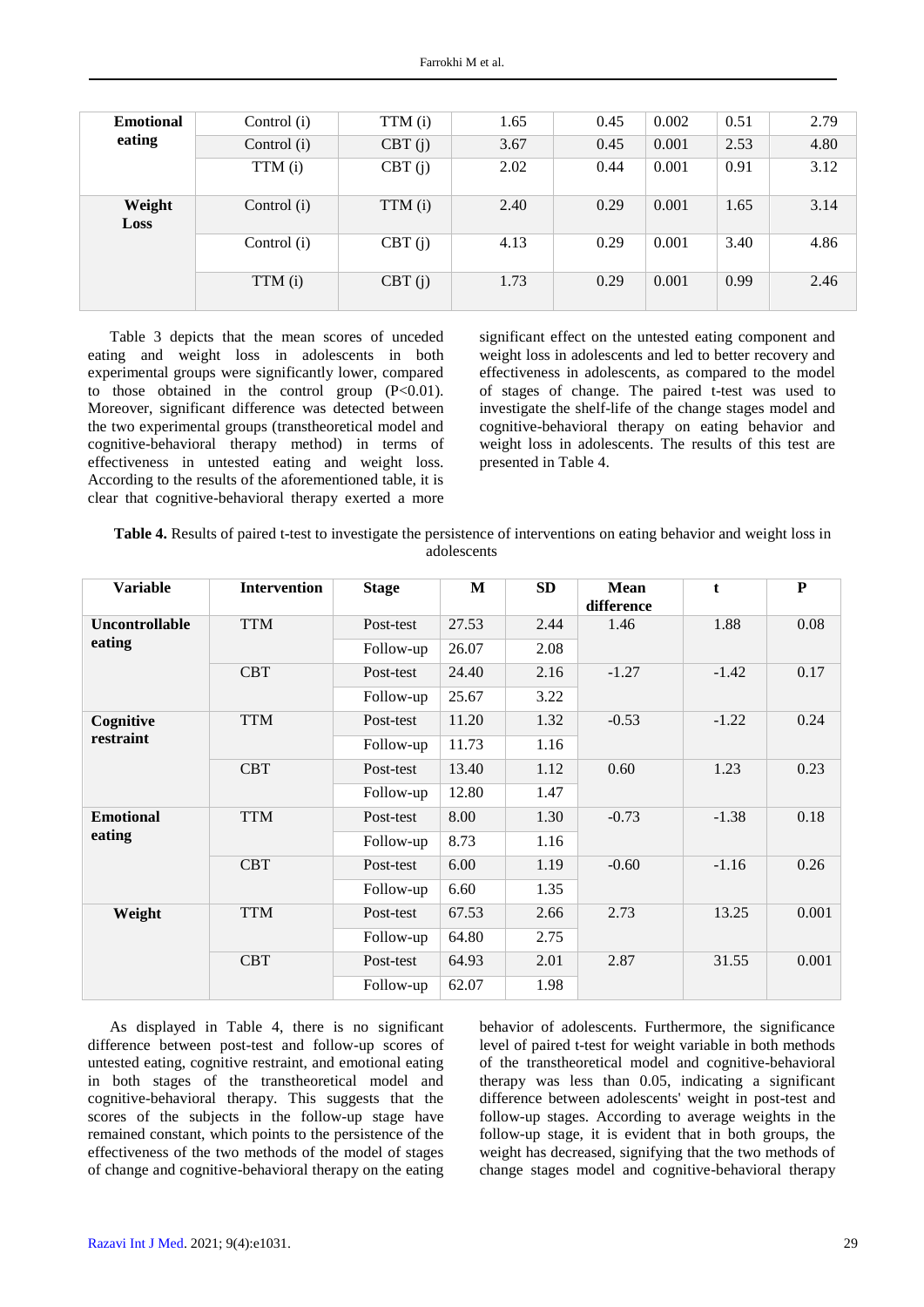have a shelf life on weight loss in adolescents.

## **Discussion**

The present study aimed to compare the effectiveness of the transtheoretical model and cognitive-behavioral therapy in adolescents' eating behavior and weight loss. The model of stages of change and cognitive-behavioral therapy differently affected eating behavior, and cognitive-behavioral therapy was more effective in eating behavior, as compared to the transtheoretical model. Moreover, among the mentioned components, uncontrollable eating was mostly affected by cognitive behavioral therapy. Furthermore, it was found that the two methods of the transtheoretical model and cognitivebehavioral therapy exert persistent effects on adolescents' eating behavior. In addition, the results pointed to the different effects of the change stages model and cognitive-behavioral therapy on weight loss so that cognitive-behavioral therapy was more effective on weight loss, in comparison to the change stages model. Therefore, the results indicated that cognitivebehavioral therapy was more effective in adolescents' eating behavior and weight, compared to the transtheoretical model. The results were consistent with the findings reported by Wu et.al (23), Dibaei et al. (23), and Schutz et al. (25) since the model of stages of change and cognitive behavioral therapy affect eating behavior and weight loss. However, no research has been found on differences in the effect of the change stages model and cognitive-behavioral therapy on eating behavior and weight loss.

Adolescence is one of the most important periods of one's life regarding the construction of body image and identity. According to Painot et al. (26), in this stage of life, adolescents peruse identity, acceptance, and independence, and are interested in attending mass activities; therefore, body image assumes crucial importance for them. Consequently, it is essential to gain knowledge about the consumption of proper nutrition, the type of profitable nutrition, and the maintenance of weight loss. Therefore, it is important to put the weight loss framework and organize eating behavior according to the factors of uncontrollable eating, cognitive restraint, and emotional eating. In so doing, inappropriate feedback is not created and does not cause a disturbance, illness, and depression. To this end, interventions in the stages of cognitive-behavioral change and therapy provide a golden opportunity for adolescents to gain knowledge of proper nutrition, the type of profitable nutrition, and maintain weight loss (27). The role of false beliefs and cognitions is to achieve adaptive thoughts and behaviors so that the combination of subjects' mental and practical behavior has changed toward eating, as well as losing and controlling weight. Accordingly, their post-test scores significantly differed from their pre-test scores. In addition, cognitive-behavioral therapy led to improved quality of life, reduced depression symptoms and physical symptoms related to suffering, and improved performance in adolescents. Moreover, it had a more

profound impact on weight loss and uncontrollable eating, compared to the change stages model (28).

According to the model of stages of change, it is suggested that eating abnormalities and adolescents' consumption of nutrition in educational sessions should be challenged to significantly affect positive eating behavior in adolescents. Another limitation of the present study was the domain of society which was limited to adolescents in Mashhad and reduced the generalizability of the obtained results. Therefore, it is suggested that further studies be conducted in other age groups (e.g., youth and elderly) and in other parts of the country.

## **Conclusion**

As evidenced by the obtained results, it can be concluded that cognitive-behavioral therapy had a more significant effect on adolescents' eating behavior and weight loss, in comparison with the model of the change process. It is suggested that cognitive-behavioral therapy be considered in the treatment of appropriate principles of nutrition and control of adolescents' weight.

## **Conflicts of interest**

The authors declare that they have no conflict of interest regarding the publication of the present study.

## **References**

1.Abdolkarimi M, Ghorban Shirudi S, Khalatbari J. Zarbakhsh M. The Effectiveness of Diagnostics Educational Package Based on Acceptance and Commitment Therapy, Compassion Focused Therapy and Dialectical Behavior Therapy on the Eating Behavior and the Weight-Efficacy of life style in the Overweight and Obese Woman. Middle Eastern Journal of Disability Studies. 2018; 8: 3-13.

2.Mohammadbeigi A, Asgarian A, Ahmadli R, Fara-Shirazi SZ, Moshiri E, Ansari H, Khazaei S, Afrashteh S. Prevalence of junk food consumption, overweight/obesity and self-rated health and fitness in high school adolescent girls: a cross sectional study in a deprived area of Qom. Sri Lanka Journal of Child Health. 2019 Sep 5;48(3):208-14.

3.Abdollahi F, Rouhani Otaghsara S, Yazdani-Charati J. Prevalence of obesity and overweightness among adolescents in Mazandaran Province. Journal of Guilan University of Medical Sciences. 2017 Feb 10;25(100):28-37.

4.Bodell LP, Pearson CM, Smith KE, Cao L, Crosby RD, Peterson CB, Crow SJ, Berg KC. Longitudinal associations between emotion regulation skills, negative affect, and eating disorder symptoms in a clinical sample of individuals with binge eating. Eating behaviors. 2019 Jan 1;32:69-73.

5.Holmqvist Larsson K, Lowén A, Hellerstedt L, Bergcrona L, Salerud M, Zetterqvist M. Emotion regulation group skills training: a pilot study of an addon treatment for eating disorders in a clinical setting. Journal of eating disorders. 2020 Dec;8:1-1.